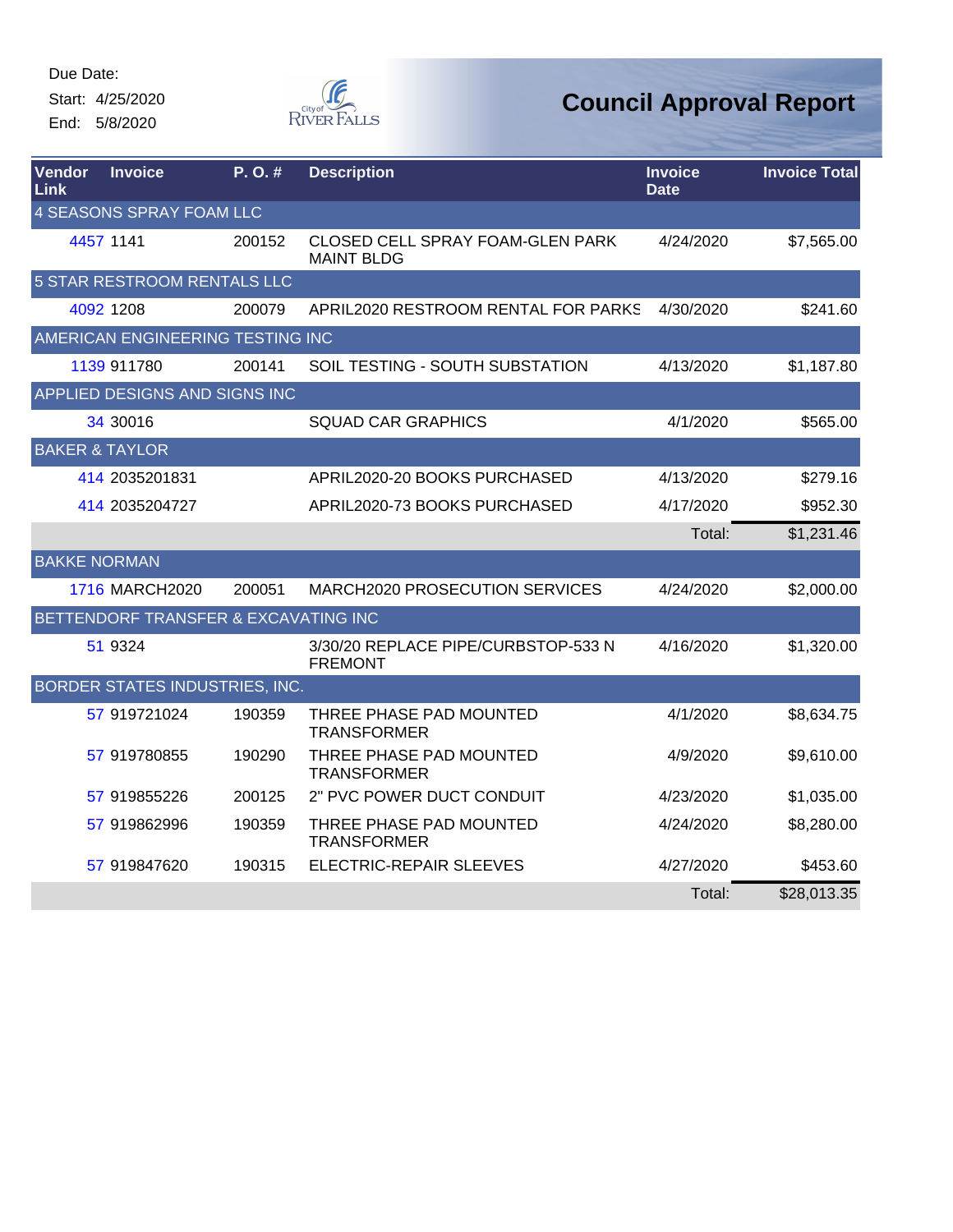Start: 4/25/2020 End: 5/8/2020



| <b>Vendor</b><br>Link | <b>Invoice</b>                       | P.O.#  | <b>Description</b>                                     | <b>Invoice</b><br><b>Date</b> | <b>Invoice Total</b> |  |  |  |
|-----------------------|--------------------------------------|--------|--------------------------------------------------------|-------------------------------|----------------------|--|--|--|
|                       | <b>CDW GOVERNMENT INC</b>            |        |                                                        |                               |                      |  |  |  |
|                       | 66 XKH8381                           |        | LIBRARY-DATE CABLES-COVID19<br><b>EQUIPMENT</b>        | 4/1/2020                      | \$19.98              |  |  |  |
|                       | 66 XKK2651                           |        | LIBRARY-WIFI NETWORK CARD-COVID 19<br><b>EQUIPMENT</b> | 4/1/2020                      | \$33.23              |  |  |  |
|                       | 66 XKX4915                           |        | LIBRARY-LAPTOP FOR MONICA-COVID 19<br><b>EQUIPMENT</b> | 4/1/2020                      | \$425.77             |  |  |  |
|                       | 66 XGH4159                           |        | LIBRARY-LAPTOP FOR COLE-COVID<br><b>EQUIPMENT</b>      | 4/1/2020                      | \$1,051.57           |  |  |  |
|                       | 66 XLL8021                           |        | LIBRARY-DATA CABLES-COVID 19<br><b>EQUIPMENT</b>       | 4/3/2020                      | \$18.12              |  |  |  |
|                       | 66 XMB3155                           |        | LIBRARY-RAM FOR COMPUTERS-COVID19<br><b>EQUIPMENT</b>  | 4/6/2020                      | \$150.74             |  |  |  |
|                       |                                      |        |                                                        | Total:                        | \$1,699.41           |  |  |  |
|                       | <b>CENGAGE LEARNING</b>              |        |                                                        |                               |                      |  |  |  |
|                       | 123 70223040                         |        | APRIL2020-THORNDIKE EDITORS PLAN-3<br><b>BOOKS</b>     | 4/7/2020                      | \$90.37              |  |  |  |
|                       | 123 70227629                         |        | APRIL2020-CHRISTIAN FICTION PLAN-2<br><b>BOOKS</b>     | 4/8/2020                      | \$49.48              |  |  |  |
|                       |                                      |        |                                                        | Total:                        | \$139.85             |  |  |  |
|                       | COMPUTER INTEGRATION TECHNOLOGY      |        |                                                        |                               |                      |  |  |  |
|                       | 379 291384                           |        | MARCH2020 ON SITE HOURS/ENGINEERS                      | 4/1/2020                      | \$170.00             |  |  |  |
|                       | 379 292035                           | 200008 | May2020-Managed Backup of Servers - BDR                | 5/1/2020                      | \$785.00             |  |  |  |
|                       | 379 291948                           | 200013 | May2020 Co-Managed Services Standard                   | 5/1/2020                      | \$3,466.25           |  |  |  |
|                       |                                      |        |                                                        | Total:                        | \$4,421.25           |  |  |  |
|                       | <b>CORPORATE FLEET SERVICES, INC</b> |        |                                                        |                               |                      |  |  |  |
|                       | 2786 55687                           | 200015 | MAY2020 VEHICLE LEASE ORDER                            | 5/1/2020                      | \$1,007.20           |  |  |  |
|                       | CRANE ENGINEERING SALES INC          |        |                                                        |                               |                      |  |  |  |
|                       | 78 383765-00                         | 200143 | CHECK VALVE FOR #6 WELL                                | 4/22/2020                     | \$4,378.48           |  |  |  |
|                       | <b>CREDIT SERVICE INTERNATIONAL</b>  |        |                                                        |                               |                      |  |  |  |
|                       | 3843 59518                           |        | PPE 05/03/20                                           | 5/8/2020                      | \$200.00             |  |  |  |
|                       | DELTA DENTAL OF WISCONISN INC        |        |                                                        |                               |                      |  |  |  |
|                       | 2572 1443650 MAY<br>2020             |        | <b>MAY 2020 VISION INSURANCE</b>                       | 5/1/2020                      | \$479.52             |  |  |  |
|                       | 2572 1443651 MAY<br>2020 RET         |        | MAY 2020 RETIREE VISION INSURANCE                      | 5/1/2020                      | \$6.21               |  |  |  |
|                       |                                      |        |                                                        | Total:                        | \$485.73             |  |  |  |
| <b>EBSCO</b>          |                                      |        |                                                        |                               |                      |  |  |  |
|                       | 853 1599274                          |        | APRIL2020-BACKYARD POULTY<br><b>SUBSCRIPTION</b>       | 4/22/2020                     | \$29.97              |  |  |  |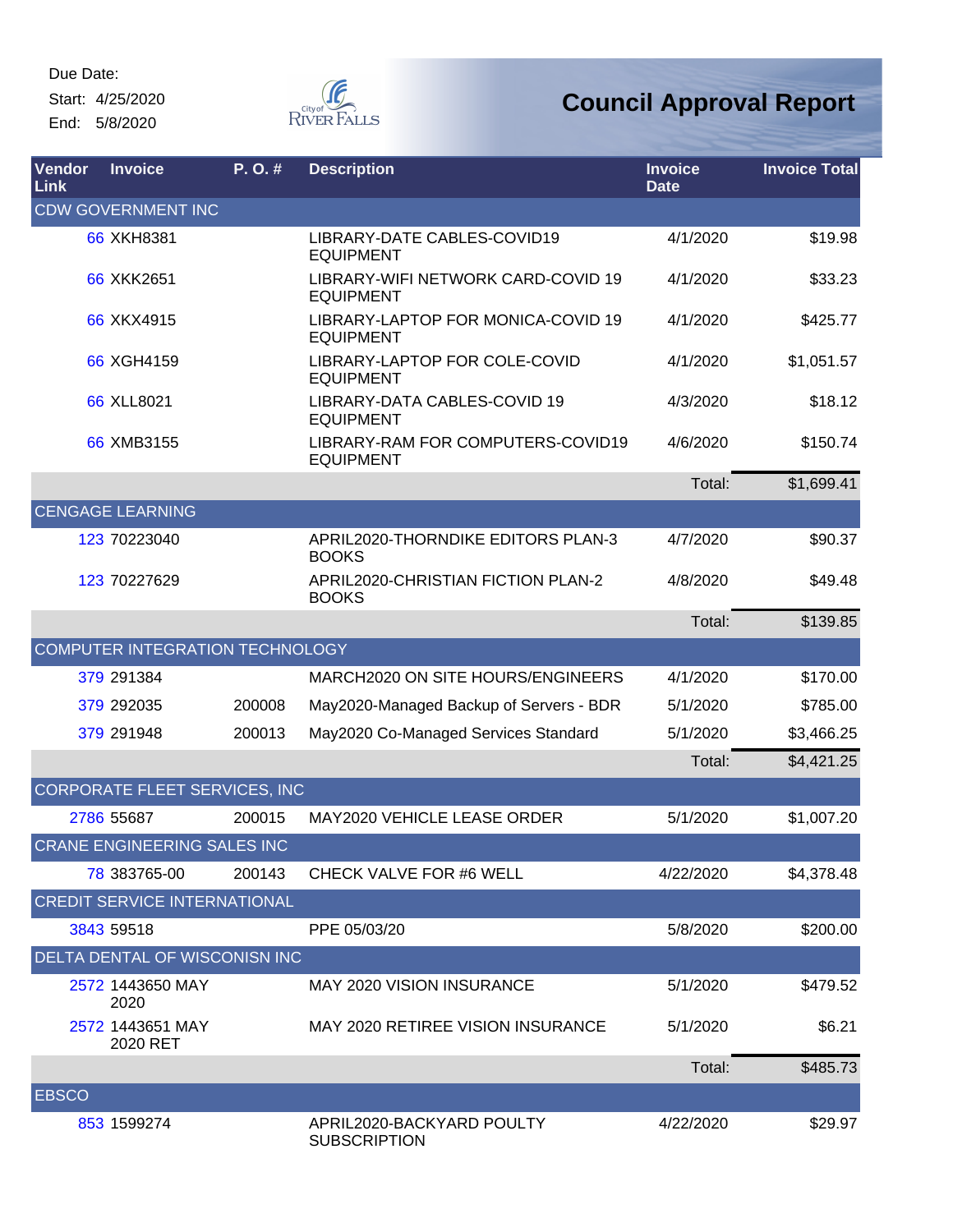Start: 4/25/2020 End: 5/8/2020



| Vendor<br>Link      | <b>Invoice</b>                         | P. O. # | <b>Description</b>                                          | <b>Invoice</b><br><b>Date</b> | <b>Invoice Total</b> |
|---------------------|----------------------------------------|---------|-------------------------------------------------------------|-------------------------------|----------------------|
| <b>EFTPS</b>        |                                        |         |                                                             |                               |                      |
|                     | 7 59516                                |         | PPE 05/03/20                                                | 5/8/2020                      | \$75,548.30          |
|                     | <b>ENERGIS HOLDINGS LLC</b>            |         |                                                             |                               |                      |
|                     | 101 1039                               | 200124  | North Sub Relay Project                                     | 4/17/2020                     | \$21,665.97          |
|                     | EO JOHNSON CO. INC                     |         |                                                             |                               |                      |
|                     | 98 INV746805                           |         | JAN2020-APR2020 OVERAGES/RICOH<br><b>COPIER</b>             | 4/20/2020                     | \$205.58             |
|                     | 98 26939527                            |         | MAY2020-LIBRARY RICOH COPIER BASE<br><b>PYMT</b>            | 5/1/2020                      | \$125.74             |
|                     | 98 26982835                            |         | MAY2020-PD RICOH COPIER BASE PYMT                           | 5/1/2020                      | \$151.50             |
|                     |                                        |         |                                                             | Total:                        | \$482.82             |
|                     | <b>EXPRESS PERSONNEL SERVICES</b>      |         |                                                             |                               |                      |
|                     | 109 23866423                           |         | WKEND 4/19-J.HAYES-33HRS                                    | 4/21/2020                     | \$722.70             |
|                     | 109 23887555                           | 200036  | WKEND 4/26-T.SPAFFORD-17HRS-TEMP<br><b>PARK HELP</b>        | 4/28/2020                     | \$337.96             |
|                     |                                        |         |                                                             | Total:                        | \$1,060.66           |
|                     | FIRST NATIONAL BANK - RF SECTION 125   |         |                                                             |                               |                      |
|                     | 6 59515                                |         | PPE 05/03/20                                                | 5/8/2020                      | \$4,447.08           |
|                     | FIRST NATIONAL BANK OF RIVER FALLS INC |         |                                                             |                               |                      |
|                     | <b>115 MAYLOAN5313</b>                 |         | MAY LOAN XXX5313 PYMT-<br>STREETS/PARKS/HOFFMAN             | 5/1/2020                      | \$57,062.73          |
|                     | FORUM COMMUNICATION CO                 |         |                                                             |                               |                      |
|                     | 234 C-25016084                         |         | WI LEGALS-MTG NOTICE/TID #15 CREATION                       | 4/9/2020                      | \$34.25              |
|                     | 234 C-25016076                         |         | WI LEGALS-4/14 COUNCIL MEETING<br><b>CANCELLED</b>          | 4/9/2020                      | \$9.20               |
|                     | 234 C-25016097                         |         | WI LEGALS-CITY OF RF ORGANIZATIONAL<br><b>MTG</b>           | 4/16/2020                     | \$63.35              |
|                     |                                        |         |                                                             | Total:                        | \$106.80             |
|                     | <b>GENERAL SPRINKLER CORPORATION</b>   |         |                                                             |                               |                      |
|                     | 1147 34034                             |         | 2815 PRAIRIE DR ANNUAL INSPECTION/FDC<br><b>CAP-GLEN PK</b> | 4/22/2020                     | \$67.50              |
| <b>HARRIS, LUKE</b> |                                        |         |                                                             |                               |                      |
|                     | 1900 2020SAFETYFO<br><b>OTWEAR</b>     |         | 2020 SAFETY FOOTWEAR<br><b>REIMBURSEMENT</b>                | 4/29/2020                     | \$150.00             |
|                     | <b>HARTEL ENTERPRISES</b>              |         |                                                             |                               |                      |
|                     | 1661 1902701009105                     |         | STREAMLIGHT FLASHLIGHT BATTERY                              | 4/8/2020                      | \$12.48              |
|                     | <b>HEALTH PARTNERS</b>                 |         |                                                             |                               |                      |
|                     | 356 96578203 May<br>2020               |         | MAY 2020 HEALTH/DENTAL INSURANCE                            | 5/1/2020                      | \$178,377.46         |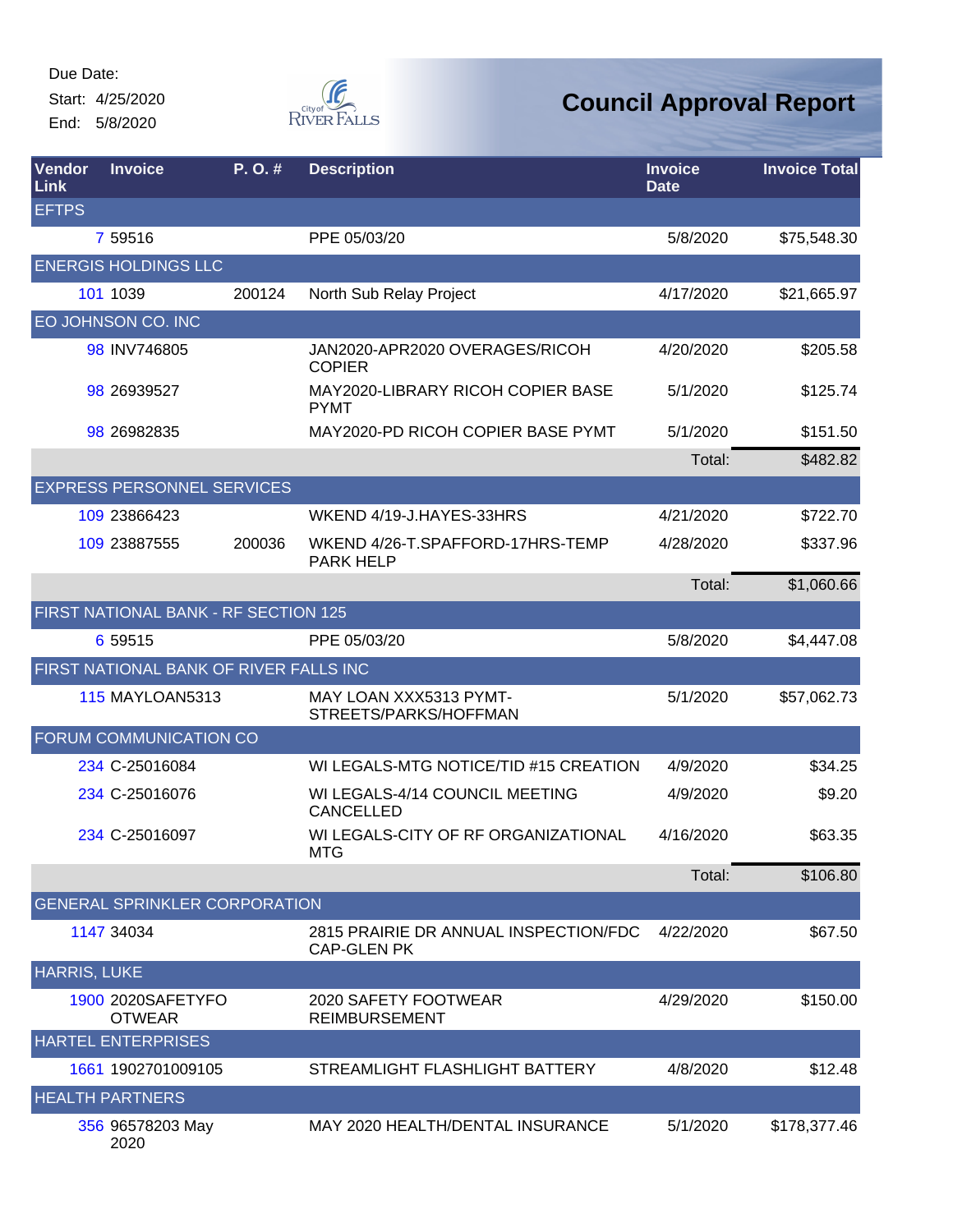Start: 4/25/2020 End: 5/8/2020



| <b>Vendor</b><br>Link  | <b>Invoice</b>                          | P.O.#  | <b>Description</b>                            | <b>Invoice</b><br><b>Date</b> | <b>Invoice Total</b> |
|------------------------|-----------------------------------------|--------|-----------------------------------------------|-------------------------------|----------------------|
|                        | HUEBSCH LAUNDRY COMPANY                 |        |                                               |                               |                      |
|                        | 146 4492384                             | 200067 | 4/8 PW BLDG RUG SERVICE                       | 4/8/2020                      | \$42.81              |
|                        | 146 4492389                             | 200067 | 4/8 CITY HALL RUG SERVICE                     | 4/8/2020                      | \$56.92              |
|                        | 146 4495795                             | 200067 | 4/15 LIBRARY RUG SERVICE                      | 4/15/2020                     | \$70.12              |
|                        | 146 4499125                             | 200067 | 4/22/20 POLICE DEPT MAT SERVICE               | 4/22/2020                     | \$61.29              |
|                        | 146 4498575                             | 200039 | 4/22 WASTEWATER UNIFORMS                      | 4/22/2020                     | \$46.31              |
|                        | 146 4498574                             | 200043 | 4/22 PW UNIFORMS                              | 4/22/2020                     | \$116.51             |
|                        | 146 4498573                             | 200038 | 4/22 WATER DEPT UNIFORMS                      | 4/22/2020                     | \$40.54              |
|                        | 146 4498572                             | 200042 | 4/22 ELECTRIC DEPT UNIFORMS                   | 4/22/2020                     | \$290.34             |
|                        | 146 4499138                             | 200067 | 4/22 WASTEWATER PLANT RUG SVC                 | 4/22/2020                     | \$49.01              |
|                        | 146 4499136                             | 200067 | 4/22 CITY HALL RUG SERVICE                    | 4/22/2020                     | \$56.92              |
|                        | 146 4499132                             | 200067 | 4/22 PW BLDG RUG SERVICE                      | 4/22/2020                     | \$42.81              |
|                        | 146 4501884                             | 200039 | 4/29/20 WASTEWATER UNIFORMS                   | 4/29/2020                     | \$46.31              |
|                        | 146 4501881                             | 200042 | 4/29/20 ELECTRIC UNIFORMS                     | 4/29/2020                     | \$290.34             |
|                        | 146 4501882                             | 200038 | 4/29/20 WATER DEPT UNIFORMS                   | 4/29/2020                     | \$40.54              |
|                        | 146 4501883                             | 200043 | 4/29/20 PW UNIFORMS                           | 4/29/2020                     | \$116.51             |
|                        | 146 4501722                             |        | <b>CREDIT-RAY CURTIS CARPENTER JEAN</b>       | 4/29/2020                     | $-$29.75$            |
|                        |                                         |        |                                               | Total:                        | \$1,337.53           |
| <b>INFOSEND INC</b>    |                                         |        |                                               |                               |                      |
|                        | 150 169903                              | 200053 | MARCH2020 RFMU MONTHLY STMT SVCS              | 4/1/2020                      | \$3,107.43           |
|                        |                                         |        | INTERNATIONAL CITY MGMT ASSOC RETIREMENT CORP |                               |                      |
|                        | 1 59511                                 |        | PPE 05/03/20                                  | 5/8/2020                      | \$18,862.34          |
|                        | 1 59512                                 |        | PPE 05/03/20                                  | 5/8/2020                      | \$773.44             |
|                        |                                         |        |                                               | Total:                        | \$19,635.78          |
| <b>J&amp;J GIS LLC</b> |                                         |        |                                               |                               |                      |
|                        | 651 APRIL2020                           | 200028 | APRIL2020-JNEILS GIS SVCS                     | 4/30/2020                     | \$1,215.00           |
|                        | LINCOLN NATIONAL LIFE INSURANCE COMPANY |        |                                               |                               |                      |
|                        | 3066 4076515688<br>MAY 2020             |        | MAY 2020 LIFE/AD&D/LTD INSURANCE              | 5/1/2020                      | \$5,064.19           |
|                        | 3066 4076517306<br>MAY 2020             |        | MAY 2020 ADDTIONAL AD&D/LIFE                  | 5/1/2020                      | \$284.08             |
|                        |                                         |        |                                               | Total:                        | \$5,348.27           |
|                        | <b>MISSISSIPPI WELDERS</b>              |        |                                               |                               |                      |
|                        | 568 3204807                             |        | APRIL2020-THREE CYLINDERS OXYGEN              | 4/21/2020                     | \$182.35             |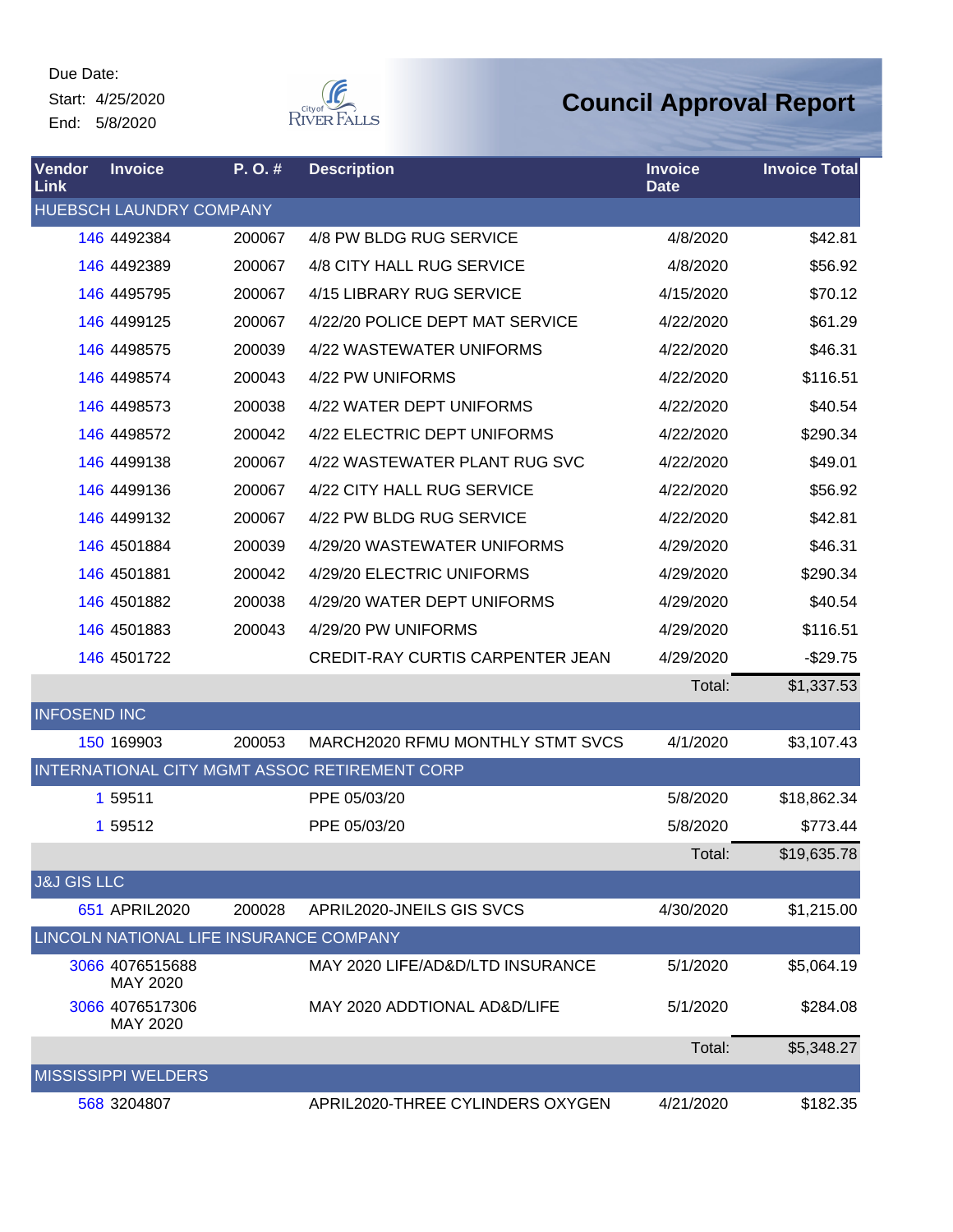Start: 4/25/2020 End: 5/8/2020



| Vendor<br><b>Link</b> | <b>Invoice</b>                      | P.O.#  | <b>Description</b>                                          | <b>Invoice</b><br><b>Date</b> | <b>Invoice Total</b> |
|-----------------------|-------------------------------------|--------|-------------------------------------------------------------|-------------------------------|----------------------|
|                       | NORTHERN STATES POWER COMPANY WI    |        |                                                             |                               |                      |
|                       | 344 681357813                       |        | APRIL2020 PRESCOTT AMBULANCE<br><b>POWER BILL</b>           | 4/17/2020                     | \$239.12             |
| <b>OLSON, ALICE</b>   |                                     |        |                                                             |                               |                      |
|                       | 2286 APRIL2020                      |        | REIMBURSE-40 MASKS/CURBSIDE STAFF<br><b>PROTECTION</b>      | 4/21/2020                     | \$165.00             |
|                       | <b>ONE TIME PAY VENDOR</b>          |        |                                                             |                               |                      |
|                       | 9999 KATHRYNRYDE<br>R               |        | <b>RESTITUTION FOR INJURY-</b><br>CASE#4N80DVDKWC           | 4/23/2020                     | \$73.04              |
|                       | 9999 DAVIDWORNS<br><b>ON</b>        |        | REFUND-OVERPYMT ON<br>CITATION#04327573                     | 4/24/2020                     | \$20.00              |
|                       | 9999 DANIELDAWSO<br>N               |        | REFUND-OVERPYMT TWO CITATIONS-<br><b>WRITTEN WARNINGS</b>   | 4/24/2020                     | \$40.00              |
|                       | 9999 CHADPETERSE<br>N               |        | SEALCOATING CITY PORTION-717 VALLEY<br><b>VIEW DR TRAIL</b> | 4/30/2020                     | \$261.00             |
|                       | 9999 RICHARDMILE<br>S               |        | REFUND-HOFFMAN PARK SHELTER-DUE TC<br><b>COVID</b>          | 4/30/2020                     | \$130.00             |
|                       | 9999 JOHNFEYEREI<br><b>SEN</b>      |        | REIMBURSE-REPAIR MAILBOXES<br>STRUCK/METER READING          | 5/1/2020                      | \$75.00              |
|                       |                                     |        |                                                             | Total:                        | \$599.04             |
|                       | <b>PAYMENT SERVICE NETWORK INC</b>  |        |                                                             |                               |                      |
|                       | 206 214556                          |        | APRIL2020-RFMU PAYMENT SERVICES                             | 4/30/2020                     | \$638.80             |
|                       | PAYPAL UPDATE/CHANGE VENDOR#/FID    |        |                                                             |                               |                      |
|                       | 639 95833934                        |        | APRIL2020 PAYPAL FEES                                       | 4/30/2020                     | \$30.00              |
|                       | <b>PELION BENEFITS</b>              |        |                                                             |                               |                      |
|                       | 5 5 9 5 1 4                         |        | PPE 05/03/20                                                | 5/8/2020                      | \$837.30             |
|                       | <b>RFMU PAYMENTS OR REFUNDS</b>     |        |                                                             |                               |                      |
|                       | 990610 JREYNOLDS                    |        | REISSUE-RFMU OVERPYMT-ACCT#5579-17                          | 5/1/2020                      | \$258.97             |
|                       | RICHARD'S MEDICAL EQUIPMENT, INC    |        |                                                             |                               |                      |
|                       | 2792 173260                         |        | AMBULANCE-ONE BOX RIGID LARY                                | 4/21/2020                     | \$274.55             |
|                       | RIVER FALLS CHAMBER OF COMMERCE INC |        |                                                             |                               |                      |
|                       | 225 397A                            |        | APRIL2020-TWO CHAMBER CHECKS<br>ORDERED                     | 4/15/2020                     | \$75.00              |
|                       | RIVER FALLS SENIOR CITIZENS         |        |                                                             |                               |                      |
|                       | 438 MAY2020                         |        | MAY2020 SENIOR CENTER                                       | 5/1/2020                      | \$500.00             |
| <b>ROOF TECH INC</b>  |                                     |        |                                                             |                               |                      |
|                       | 785 18296                           | 200093 | 2815 Prairie Dr - Roof Repair                               | 4/1/2020                      | \$3,012.55           |
| <b>SAVATREE LLC</b>   |                                     |        |                                                             |                               |                      |
|                       | 772 7344398                         | 200060 | APRIL2020 TREE REMOVALS/PRUNING                             | 4/16/2020                     | \$900.00             |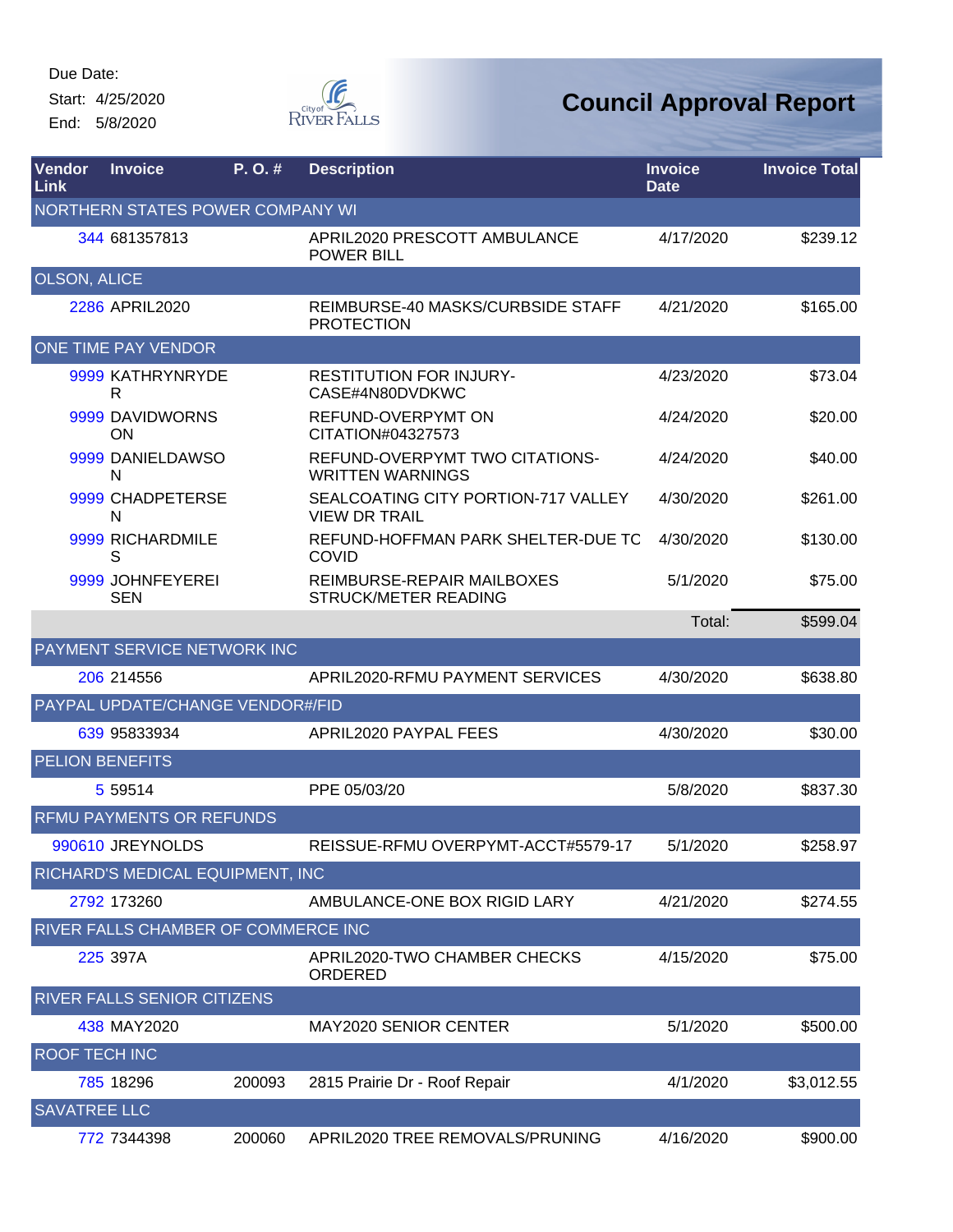Start: 4/25/2020

End: 5/8/2020



| Vendor<br><b>Link</b> | <b>Invoice</b>                           | P. O. # | <b>Description</b>                                     | <b>Invoice</b><br><b>Date</b> | <b>Invoice Total</b> |
|-----------------------|------------------------------------------|---------|--------------------------------------------------------|-------------------------------|----------------------|
| <b>SEEMUTH, DEAN</b>  |                                          |         |                                                        |                               |                      |
|                       | 3602 2020SAFETYFO<br><b>OTWEAR</b>       |         | 2020 SAFETY FOOTWEAR<br><b>REIMBURSEMENT</b>           | 4/30/2020                     | \$150.00             |
|                       | SHRED-IT US HOLDCO, INC                  |         |                                                        |                               |                      |
|                       | 2439 8129651021                          | 200119  | APRIL2020 MONTHLY SHREDDING SERVICE                    | 4/22/2020                     | \$219.61             |
|                       | ST CROIX VALLEY NATURAL GAS CO           |         |                                                        |                               |                      |
|                       | 255 MARCH2020                            |         | <b>MARCH2020 NATURAL GAS BILL</b>                      | 3/31/2020                     | \$8,132.33           |
|                       | STATE OF WI, DEPT OF CHILDREN & FAMILIES |         |                                                        |                               |                      |
|                       | 328 59517                                |         | PPE 05/03/20                                           | 5/8/2020                      | \$456.21             |
|                       | <b>STATE TREASURER</b>                   |         |                                                        |                               |                      |
|                       | 260 MAY2020                              |         | MAY2020-WATER/SEWER/ELECTRIC BONDS                     | 5/1/2020                      | \$69,000.00          |
|                       | <b>STRAND ASSOCIATES, INC</b>            |         |                                                        |                               |                      |
|                       | 3346 0159442                             | 190220  | MARCH2020 SANITARY SEWER ENGINEER<br><b>WORK</b>       | 4/13/2020                     | \$2,223.51           |
|                       | 3346 0159442-1                           | 190220  | <b>MARCH2020 WATER MAIN ENGINEER</b><br><b>WORK</b>    | 4/13/2020                     | \$12.54              |
|                       | 3346 0159442-2                           | 190220  | <b>MARCH2020 WATER MAIN ENGINEER</b><br><b>WORK</b>    | 4/13/2020                     | \$1,376.27           |
|                       | 3346 0159442-3                           | 190220  | <b>MARCH2020 WATER MAIN ENGINEER</b><br><b>WORK</b>    | 4/13/2020                     | \$840.65             |
|                       |                                          |         |                                                        | Total:                        | \$4,452.97           |
|                       | <b>STUART C IRBY TOOL AND SAFETY</b>     |         |                                                        |                               |                      |
|                       | 156 S011769557.00<br>$1 - 1$             |         | SHIPPING CHARGES ON WIRED 13T<br><b>SOCKETS</b>        | 4/1/2020                      | \$129.72             |
|                       | 156 S011843643.00 200126<br>1            |         | <b>15KV EPR CABLE-INVENTORY</b>                        | 4/1/2020                      | \$22,099.00          |
|                       |                                          |         |                                                        | Total:                        | \$22,228.72          |
| <b>TRAVELERS</b>      |                                          |         |                                                        |                               |                      |
|                       | 3027 4070F4165/FIN<br>AL                 |         | 19/20 AUTO/UMBRELLA/WORKERS COMP-<br><b>FINAL PYMT</b> | 4/15/2020                     | \$78,862.50          |
|                       | US BANK NATIONAL ASSOC                   |         |                                                        |                               |                      |
|                       | 284 1567275-2012B<br>GO                  |         | 2012B GO SEWER REFUNDING                               | 3/11/2020                     | \$318,612.50         |
|                       | 284 1567275-2011A<br><b>REV</b>          |         | 2011A WATER REVENUE BOND                               | 3/11/2020                     | \$128,670.00         |
|                       |                                          |         |                                                        | Total:                        | \$447,282.50         |
| <b>UW EAU CLAIRE</b>  |                                          |         |                                                        |                               |                      |
|                       | 2432 315019                              |         | JENNIFER KNUTSON-200 BUSINESS CARDS                    | 4/14/2020                     | \$16.42              |
| <b>UW RIVER FALLS</b> |                                          |         |                                                        |                               |                      |
|                       | 288 9662                                 |         | CORPORATE LEADERS BREAKFAST VENUE                      | 4/1/2020                      | \$2,882.90           |